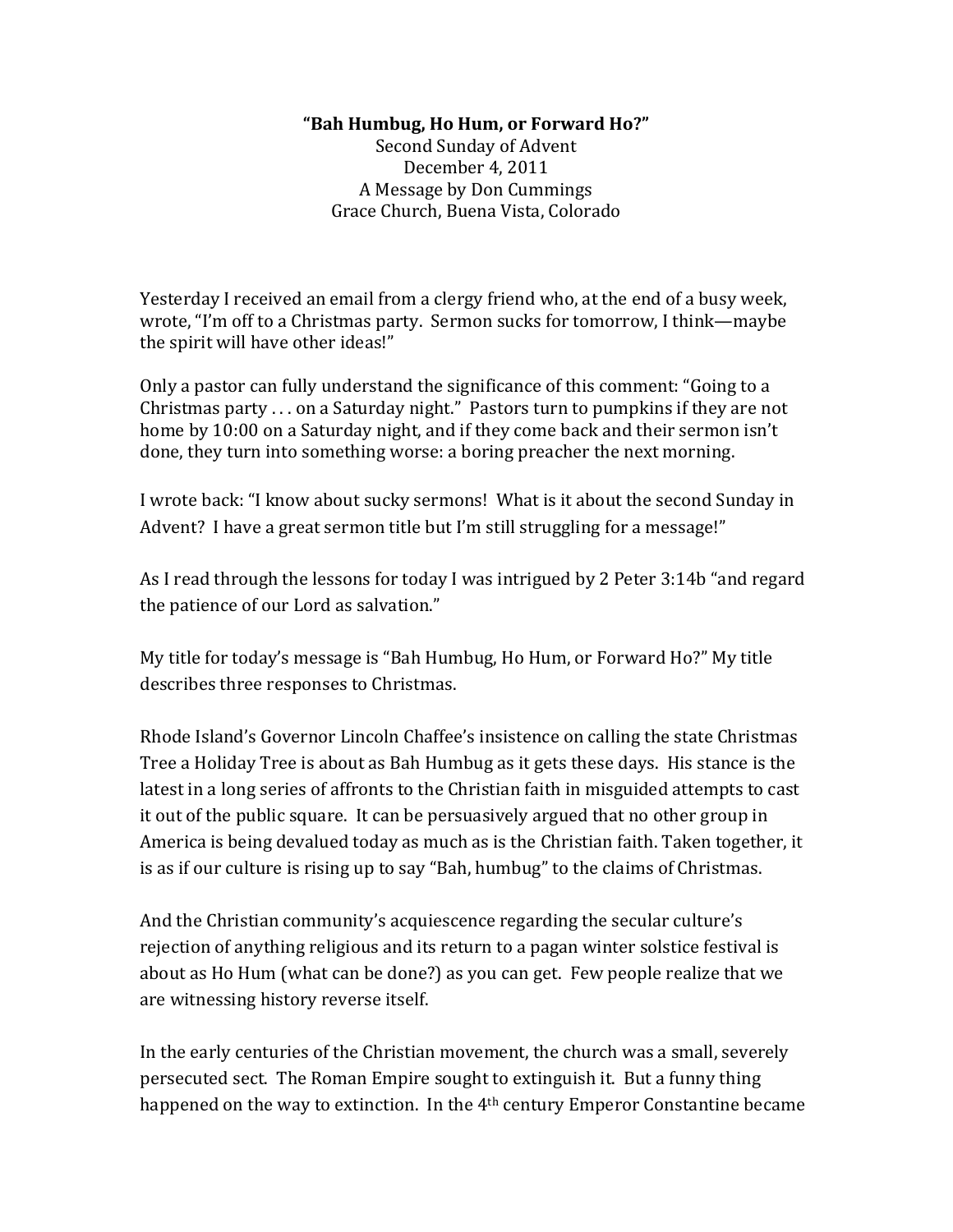a Christian and a few years later decreed that Christianity was to be the new state religion of the entire empire. Over night the church was transformed from a small persecuted sect to a vast state institution to which all Roman citizens were required to belong. It was overwhelmed by this mass migration to Christian faith.

One of the challenges the church had to face was defining for this population of former pagans what it meant to be a Christian. What do Christians believe? How do they behave? What kind of folk are they to be?

Constantine helped with this process by calling several church councils to hammer out responses to these issues. The result was the historic Christian affirmations of faith: the Nicene Creed, and the Apostles Creed. We still turn to these formative creeds'today'for'an'understanding'of'Christian'faith.

The church also had the wisdom to search for a way to enculturate the masses to the Christian faith, and they found in the pagan winter solstice festival a vehicle that proved worthy of the task. This was a universal pagan celebration of the winter solstice in December. The church co-opted this festival and transformed it into a celebration of the birth of Christ, the savior of the world. Christ Mass, or Christmas, thereby became deeply engrained in western Christian culture, and it remained so until the middle of the  $20<sup>th</sup>$  century when the Christian consensus in western countries began to unravel.

Today, at an accelerating pace, western culture is reverting to a pagan celebration of the winter solstice, a festival of lights, a happy holidays, virtually rejecting this season as Christmas.

So we have "Bah, humbug" as the secular culture's response and we have "Ho Hum" (what can be done about it?) as the church's response to the secular trend.

But the season of Advent points to a third response as it reminds us of God's redemption and restoration of Israel from exile in time past, and that a future time is coming when there will be "new heavens and a new earth where righteousness is at home" (which clearly implies that righteousness is not at home in the present world order).

During Advent we wait and prepare for God to fulfill his promise. Though we may be impatient, 2 Peter tells us, "The Lord is not slow about his promise, as some think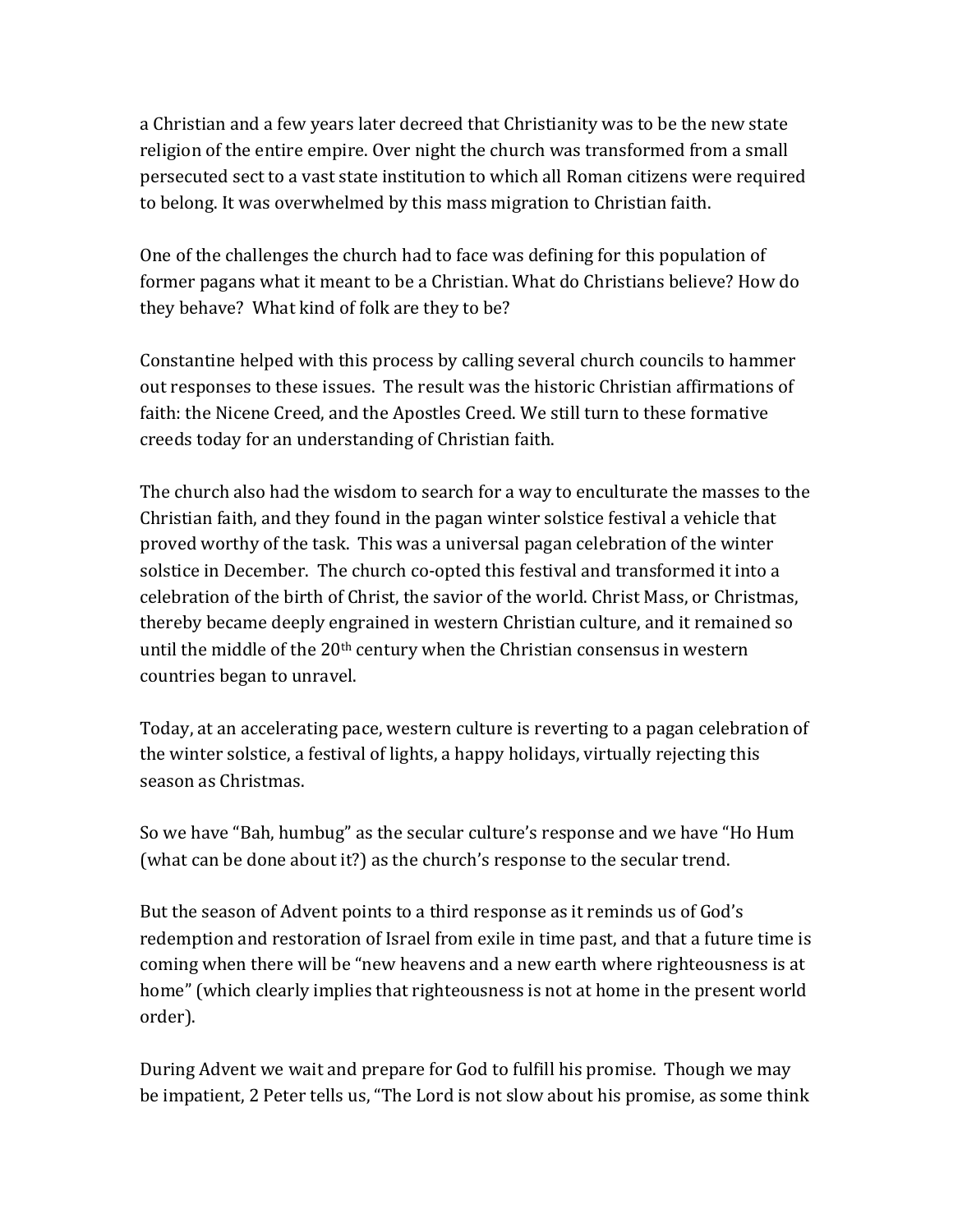of slowness, but is patient with you, not wanting *any* to perish, but *all* to come to repentance."'

Now if you ever doubted it, this verse reveals God's own desire for universal salvation. It's not a give-away. Repentance is required, but God's deepest desire is to redeem the entire creation and everyone in it.

So, 2 Peter asks, "what sort of persons ought you to be in leading lives of holiness and goodness? . . . in accordance with his promise, we wait for new heavens and a new earth, where righteousness is at home. Therefore, beloved, while you are waiting for these things, strive to be found by him at peace without spot or blemish; and regard the patience of our Lord as salvation."

Ours is not a passive, toe-tapping, watch-checking, calendar-calculating waiting. We are to be busy striving to live holy, blemish-free lives, being the leaven in the loaf, the salt of the earth, the light of the world so that "Thy will be done on earth as it is in heaven" is transformed from a prayer to a living reality.

God's patience creates a space for grace in which all may come to repentance. The Church has been given a message and a mission, so our response to Christmas must be "Forward Ho! Move out! Let's get on to God's destination for human/earthbound history, which is a time and space where righteousness will finally be at home."

This was the impulse behind the modern missionary movement that, at the end of the 19th century, set out to win the world for Christ by the end of the 20th century. Its goal was to assure that the gospel was preached on every continent and to every people so that all humankind would have an opportunity to respond to God's grace in Jesus Christ.

This is what inspired the Bible societies to send translators to remote tribes to learn their languages and translate the Bible into their native tongues, and a whole host of other missionary endeavors in all nations.

So, what happened to the great missionary enterprise of the  $20<sup>th</sup>$  century? Macy's and Gimbal's helped derail the Christian movement by replacing Christ with Santa, and now American culture seems bent on replacing Santa with Holiday.

Gov. Chaffee's defense of his re-writing of western history? He "pushed back on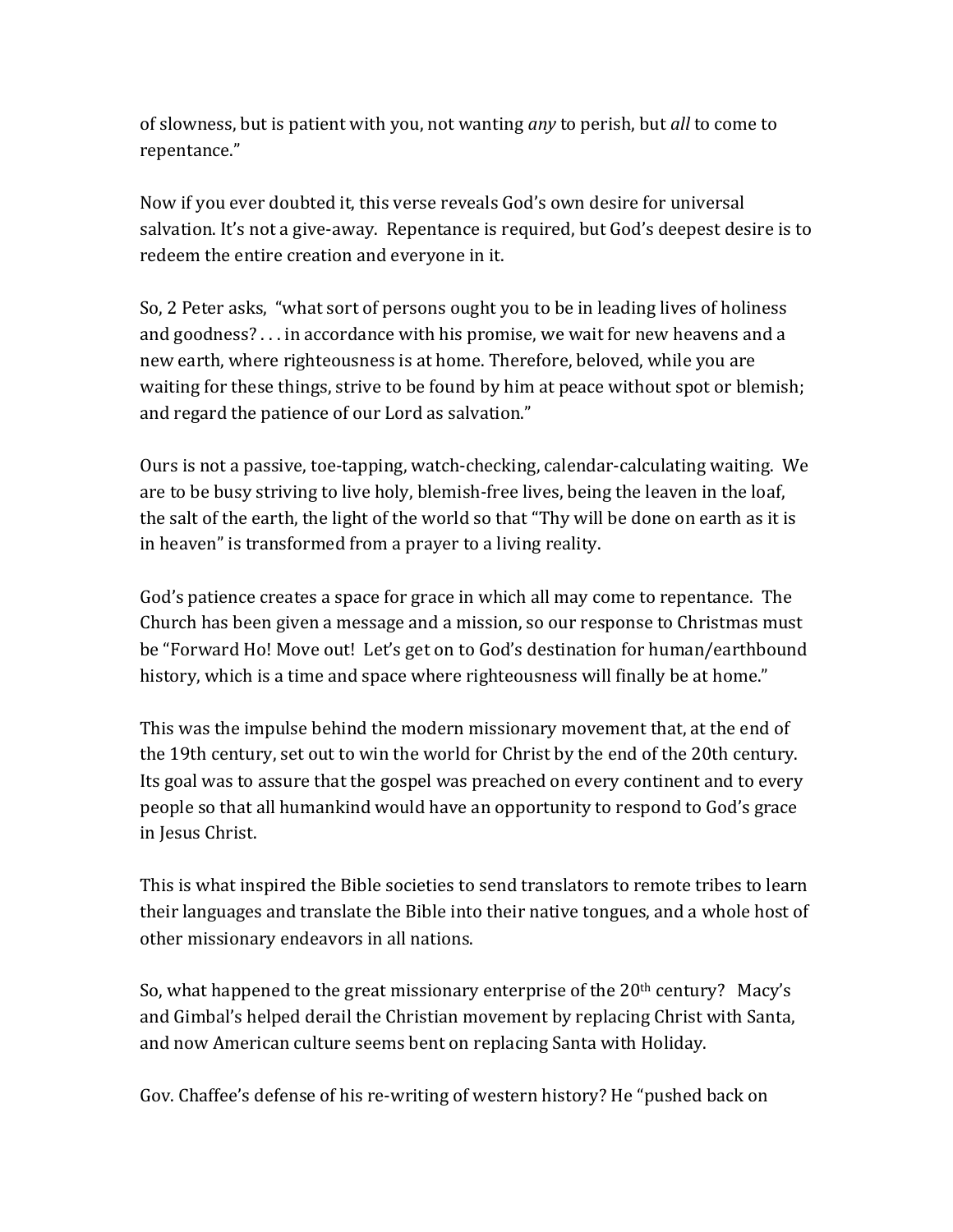those upset with his tree description, saying that 'all those engaged in this discussion — whatever their opinion on the matter — [should] use their energy and enthusiasm to make a positive difference in the lives of their fellow Rhode Islanders.'"

Well, where does he think the impulse to make a positive difference in the lives of others came from? It didn't come from paganism, nor ancient religion, nor the Roman Empire, nor the modern secular state, nor the oppressive systems of this world. These have crushed the human spirit and oppressed the weak and helpless.

The impulse to care for one's fellow human beings came from Jesus Christ and from centuries of his followers committed to living holy, blemish free lives that so transformed the world that present generations take for granted the hard-fought battles won to improve human life and move the earth toward being a place of compassion where righteousness is at home and human dignity is understood as a God-given right to be honored by all and protected from oppressive regimes.

But if we take our history for granted, or worse yet, deny our history and write Christ out of it, we are doomed to repeat those hard-won battles, which cannot be won again without Christ.

Someone once said "culture is the cumulative result of individual decisions." You get enough people deciding a certain way, and it impacts and changes culture.

If this is true, and the Great Awakening and the Wesleyan revival proved that it is, then' we have a lot of decisions to make and a lot of lives to influence.

In his day, John Wesley was credited by a contemporary  $18<sup>th</sup>$  century historian for saving England from the kind of bloody revolution that convulsed France. Conditions were much the same in both countries. France erupted into devastating rebellion'that overthrew the corrupt monarchy by the shedding of much human blood. The Wesleyan revival fundamentally changed England through transforming the human heart from within on a scale that also transformed English society.

One of the stories that comes out of that time is of the great impact Wesley's preaching had on coal miners. Wesley would go to the coalmines and preach to the miners as they changed shifts. Miners lived harsh, coarse lives. In order to cope they drank.''They'would'often'stop'at'saloons'on'their'way'home'on'payday'and'consume'